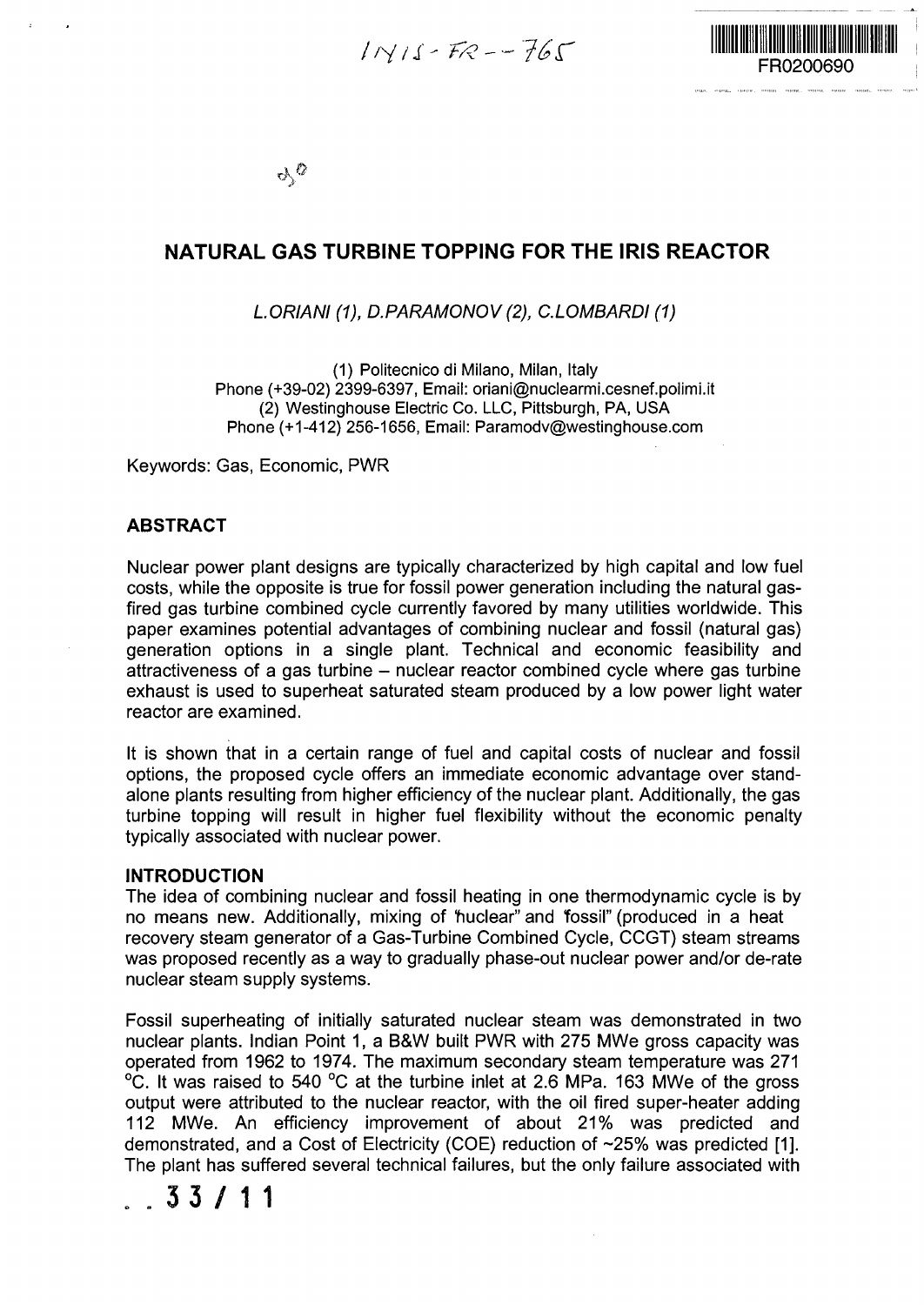

the fossil fuel super-heating was due to the poor integration of the super-heater and turbine [1].

Another plant with fossil super-heating (a 240 MWe BWR) was built in Lingen, Germany, achieving an efficiency improvement of nearly 33% [2].

While oil or coal burning topping cycles are hardly acceptable option at this time as the obtained efficiency gain is below that achievable in stand-alone plants, gas turbine exhaust appears to be very suitable for super-heating nuclear steam. In this scheme the nuclear steam generator effectively replaces the Heat Recovery Steam Generator (HRSG) boilers of a combined cycle. This would lead not only to a higher efficiency of converting "huclear" heat, but also allow for a better use of GT exhaust gases because of (a) the HRSG approaching an ideal heat exchanger and (b) stack temperature reduction.

On the other hand, a slight reduction in the efficiency of converting GT exhaust is expected due to the use of single pressure steam cycle in contrast with a modern three pressure cycle with re-heating.

The objectives of this work were to quantify the resulting overall system conversion efficiency, and assess the range of thermodynamic, market and plant performance parameters that would make the described nuclear-fossil combined cycle economically attractive.

#### **LOW POWER LIGHT WATER REACTORS (LWRs)**

In recent years a growing interest has been directed to small power reactors as opposed to 1000 MWe and above class plants. The major drivers for this phenomenon are deregulation, financing considerations and grid requirements in developing countries. Most of such LWR designs employ integral primary circuit that allows for higher safety, lower capital investments and better performance, but limited to reactor thermal power of about 1000-1200 MWt. Examples of such designs include SIR [4], CAREM [5], NILUS [3,6], SMART [7] and IRIS [8,22]. In this paper, IRIS is used as an example of low power integral PWR.



**Figure 1: Layout of the NILUS reactor**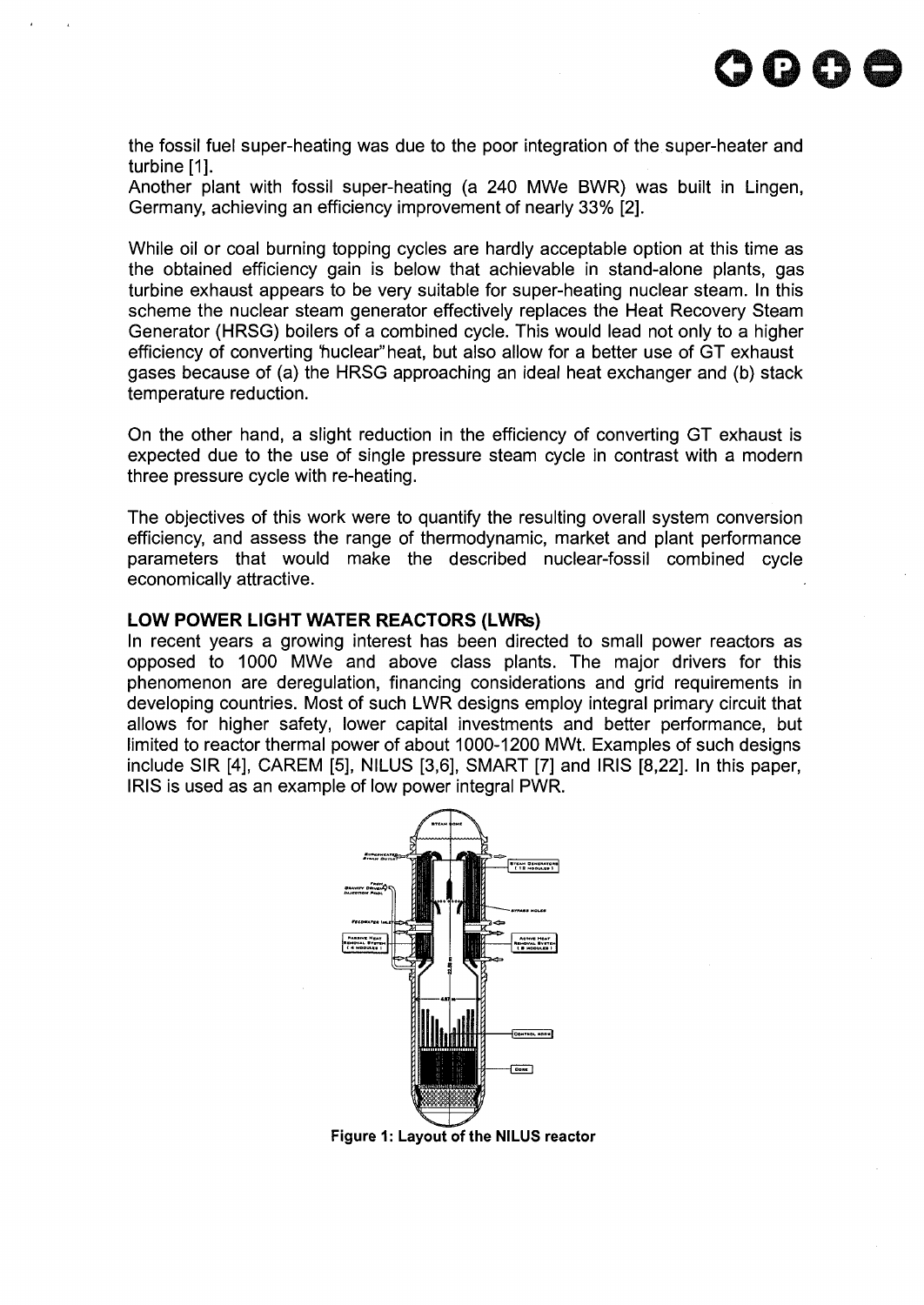

In addition to increasing plant efficiency, a Gas fired super-heating would also have a positive effect on the plant capital cost. In a typical integral reactor, Steam Generators (SGs) are once-trough, and located inside the Reactor Pressure Vessel (RPV). Because of the need for a high heat transfer surface area, and the limited space available in the RPV annular region, SGs account for  $\sim$ 1/3 of the RPV height. If no steam drums are employed in conjunction with once-trough SGs, a significant superheating of the steam will be required to achieve the necessary dry steam at the turbine inlet. The use of a fossil fueled superheating would lead to a 1/3 reduction of in the SGs heat transfer surface area, an overall RPV height reduction of around 10% and a corresponding overall plant capital cost reduction. Beside this potential reduction in the SGs heat transfer area, another advantage from the point of view of capital costs for the Nuclear plant would be given by less demanding conditions for the turbine than those achieved is the typical nuclear saturated steam cycle.

Since the evaluation of this capital cost reduction is beyond the scope of this work, it has instead been considered that keeping the same heat transfer surface the secondary side pressure can be risen (maintaining the same primary fluid thermodynamic conditions), so to improve efficiency. From a rough preliminary calculation, it has been evaluated that in this case the secondary side pressure could be risen from 70 bar to 80 bar without having to increase the SGs surface.

Additionally, a low power nuclear reactor is perfectly compatible with the size of modern Combined Cycle Gas Turbine (CCGT) plants. For example, in a 400 MWe CCGT, -1/3 of the power is produced by the steam cycle.

# **REFERENCE CCGT AND IRIS PLANTS**

For the purpose of this analysis of a Combined Cycle (CCGT) plant a GE- Frame 9F Gas Turbine has been considered [9]. The Lower Heating Value (LHV) for the plant is 687 MWt, of which 50.6 MWt is discharged with the stack gases and 380 MWt are introduced in the steam cycle. The gross GT output is 256.4 MWe. GT exhaust and stack temperatures are 611 °C and 90 °C, respectively. The bottoming steam cycle produces 113.5 MWe at a gross efficiency of 35.1%. A three-pressure cycle with reheat is used: 77kg/s of steam are produced at 130.8 bar and 541 °C, then expanded in the high-pressure turbine to 28 bar and 323 °C. This steam is mixed with the steam from the intermediate pressure boiler and thus 91 kg/s of steam are produced at 26 bar and 540 °C and introduced in the medium and low-pressure turbine. 8.9 kg/s of steam are produced at low pressure (4.7 bar and 266 °C). The steam is then condensed at a back-pressure of 0.05 bar (32.8 °C).

Typically, triple-pressure cycles are used in CCGT to minimize stack losses. For the same reason, a significant difference between CCGT and typical steam cycle is that in a steam cycle the feed-water temperature is kept as high as possible through multiple stages preheating, while for CCGT the feed-water temperature is instead kept as low as possible to maximize stack utilization [14].

Usually feed-water temperatures of about 60 °C are used in CCGT, in order to keep the temperature as low as possible. The net power output of the plant being considered is 375 MWe and net efficiency is 54.6%.

For the IRIS-type integral LWR, a thermal power of 454 MWt, steam pressure of 7.0 MPa and 25 °C of superheating are assumed. A typical regenerative scheme with 5 turbine extractions is considered. The regenerators bring the feedwater from a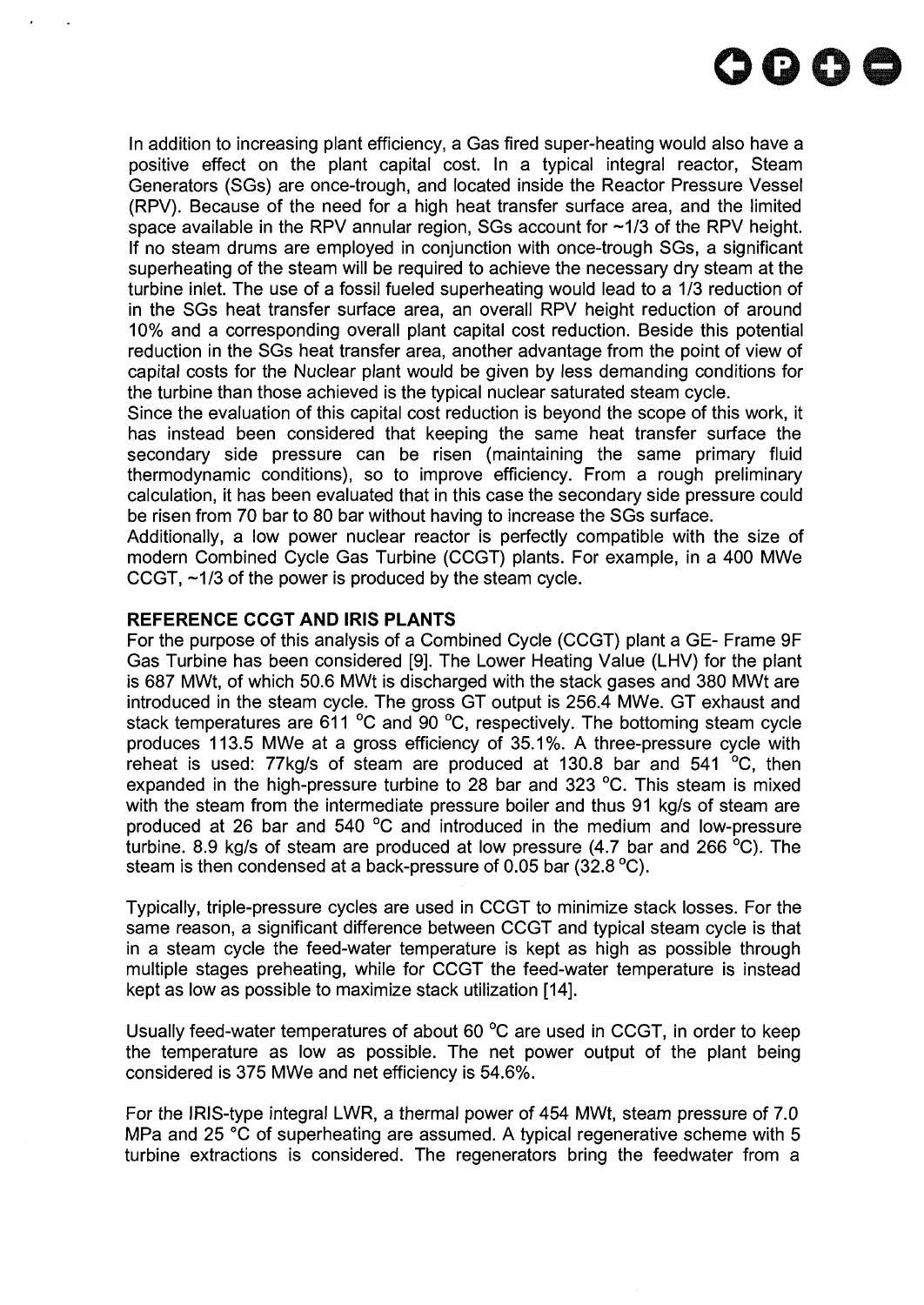

condensation temperature of 32.8 °C to that corresponding to 80% of the difference between the condensation and saturation enthalpies.

To evaluate the efficiency of steam cycles the data from figure 2a and 2b obtained in POLIMI and based on Ref.10 have been used. Figure 2a is used for simple steam cycles with no regeneration and no re-heating. These curves have been tested with data from several other sources [14, p. 37] and with the TURBOGAS code, developed in the Polytechnic of Milan for CCGT plant analyses. Figure 2b instead is used for regenerative cycles, and the data have been tested with several data from nuclear plants and coal plants. According to Figure 2b, an estimated efficiency of a stand-alone IRIS-type plant is 34.2%. The corresponding total net power is 155.48 MWe.



Figure 2: Efficiency for a simple steam cycle and for a typical regenerative cycle.

#### **THERMODINAMIC ANALYSIS OF THE COMBINED NUCLEAR AND GAS PLANT (CNGT)**

First, CNGT Balance of Plant (BOP) is assessed. A condensation pressure of 0.05 bar (32.8 °C) is assumed. In a typical regenerative cycle the feed-water is heated up to 80% of the enthalpic jump between condensation and saturation temperatures through regenerative heaters. The typical bottoming cycle of a CCGT instead is a simple, not regenerative cycle. In the CNGT plant it will be considered that part of the water will be heated by the exhaust gases (in a Low Temperature Economizer (LTE)) and part through a regenerative cycle.

Figure 3 illustrates a possible scheme of the CNGT plant: the condensate is preheated in a series of low-pressure regenerative pre-heaters and in a condensate pre-heater that recovers low temperature heats from the exhausts. The condensate is then sent to a deaerator and then the feed water is sent to another preheating stage, partially completed in the LTE and partially through multiple stage pre-heating with steam extracted from the turbine. The feedwater then enters the HTE (High Temperature Economizer) and the Nuclear SG, and the steam is then superheated to 550 °C in the HRSG.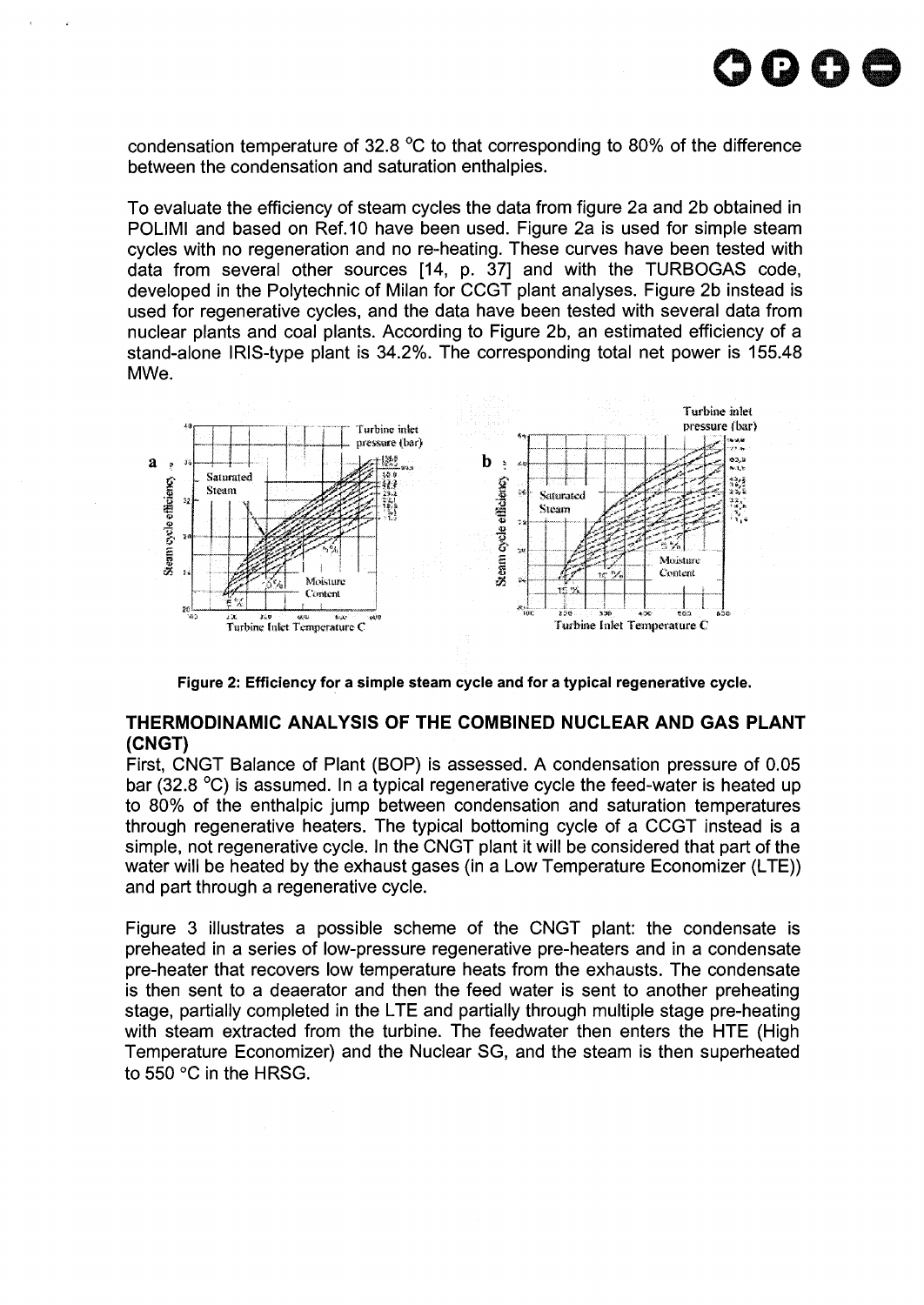

**Figure 3: Conceptual scheme of the CNGT**

For the purpose of the analysis simplification, two separate cycles are considered in the thermodynamic analysis. One cycle is a typical regenerative cycle, with five turbine extractions, while the second one is a non-regenerative cycle, typical of Gas stations. A HTE, the nuclear boiler and the super-heater are in common for both 'cycles'.'

CNGT will allow to recover more heat from the stack: in a typical CCGT plant the heat recovery from the exhaust gases is limited by the amount of steam produced in the boiler and super-heater, which in turn is limited by the total power that is extractable from the combustion products at temperatures higher than the saturation steam temperature.

In the CNGT plant the high temperatures gases are used only to super-heat the steam so that a greater amount of steam can be produced, and thus should allow for a complete recovery of the exhaust gases heat. We will assume that the stack will be discharged at the chimney at 60 $\degree$ C, and this assumption will be verified in the remaining part of this analysis (i.e. it will be verified that the heat recovered in the economizer is lower than the heat needed to heat the water up to 250 °C).

A feed-water temperature for the LTE of 50 °C is considered, and assumed to be well higher than the water dew point (a sulfur-free fuel is considered). This leads to a better exploitation of the heat of the exhaust gases, and an introduction in the cycle of another 25.0 MWt.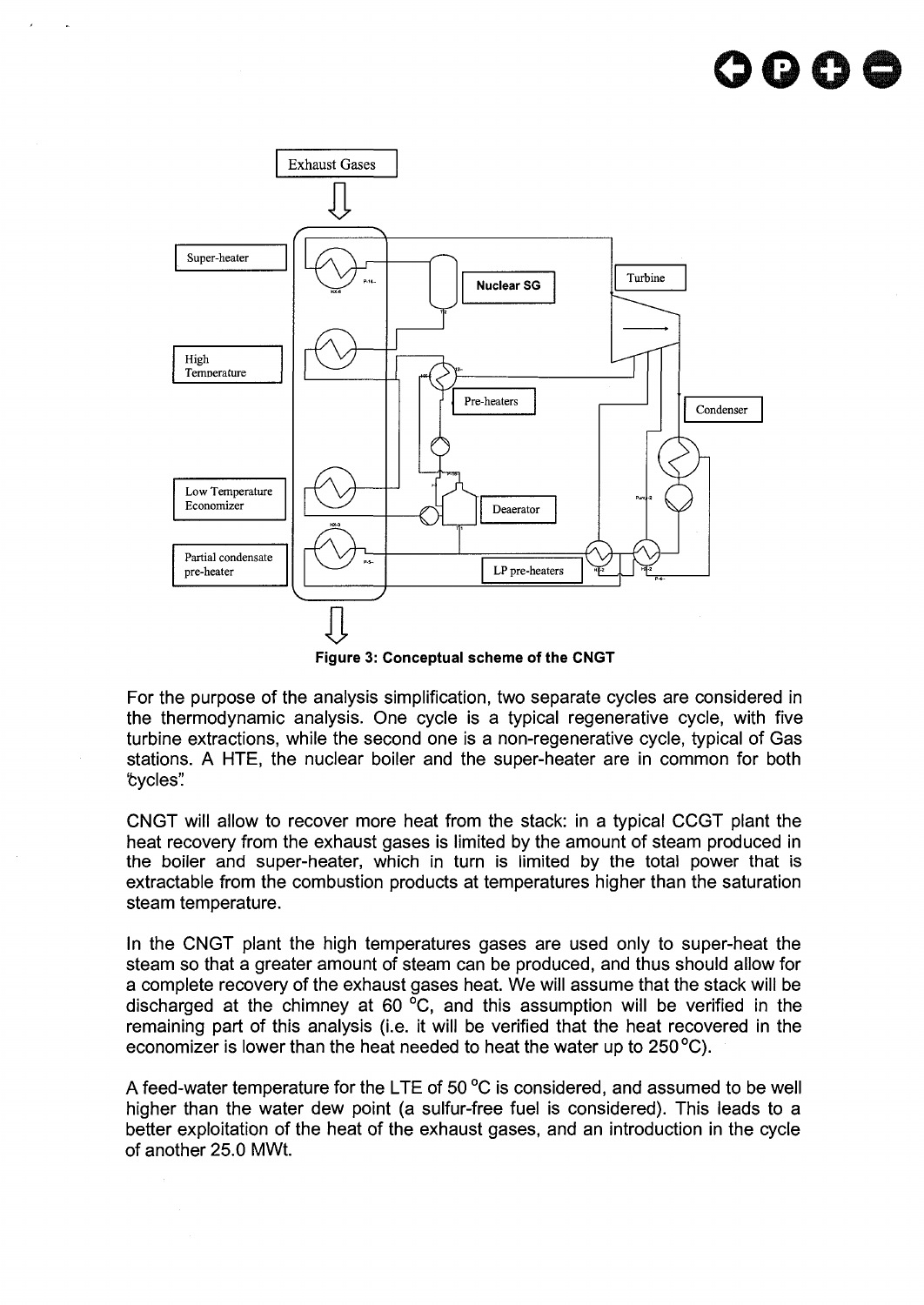

The fumes from 611 °C to 310 °C are used to superheat the steam, from 310 to 260 °C in the HTE and from 260 to 60 °C in the preheating of water. The power introduced in the super-heater, in the HTE, in the LTE and discharged at the chimney is easily calculated (considering a typical exhaust gases composition) as:

|                   | <b>Exhaust gases temperature</b> | <b>Total Power exchanged</b> |
|-------------------|----------------------------------|------------------------------|
| Super-heater      | $611 - 310^{\circ}C$             | <b>224 MWt</b>               |
| <b>HTE</b>        | $310-260$ °C                     | 36.1 MWt                     |
| <b>LTE</b>        | $260 - 60 °C$                    | 144.9 MWt                    |
| Chimney discharge | $60^{\circ}$ C                   | 25.6 MW                      |
| Total             |                                  | 430.6 MWt                    |

224 MWt are sufficient to superheat (at the given conditions) 293.6 kg/s of water, which is the overall mass flow rate in the cycle. In the HTE the 36.1 MWt allow to rise the enthalpy of the water from 1088 kJ/kg (80bar, 250 °C) to 1211 kJ/kg (80bar, 276 °C), and thus the HTE outlet water temperature is 276 °C.

The needed power input from the IRIS reactor would thus be the power needed to bring water from an enthalpy of 1211 kJ/kg (80 bar, 276 °C) to 2759 kJ/kg (saturated steam at 80 bar) 293.6 kg/s of water.

Therefore the thermal power output of the IRIS reactor coupled with this GT should be (at least for this configuration) 454 MWt.

In the simplified scheme, it can be easily evaluated that 166.2 kg/s of water are produced in the LTE, while the remaining 127.4 are produced in the regenerative heat exchangers. The efficiency connected to each of the two virtual cycles is therefore (from figure 2a and 2b) respectively 34.5% and 41.1%. The efficiency of the overall cycle can be evaluated as:

34.5 \* (166.2/293.6) + 41.1\*(127.4/293.6)=19.54+17.83= 37.37%

Thus the total produce power from the steam cycle will be 321 MWe, and the total net power produced by the combined nuclear-gas plant is 562.5 MWe, against 530.48 MWe of the separate option, with an improvement in overall energy production of 32.02 MWe or 6.03%.

If we assume no modification in the Gas part, this is equivalent to having increased the nuclear energy production by 20.5%.

A detailed analysis of the steam cycles and above all a detailed model of the BOP will be needed to confirm these results, but the results is very interesting and worth of further investigation.

# **ECONOMICAL ASSESSMENT**

The DOE Power Generation Cost Methodology as defined in the DOE report •Nuclear Energy Cost Data Base (NECDB)"[11] and in the ORNL report Cost Estimate Guidelines for Advanced Nuclear Power Technologies (CEG)"[12] has been used to evaluate CNGT Cost Of Electricity (COE). The NECDB methodology was developed for fission reactor studies, but it also provides a consistent basis for the evaluations of other power generation options.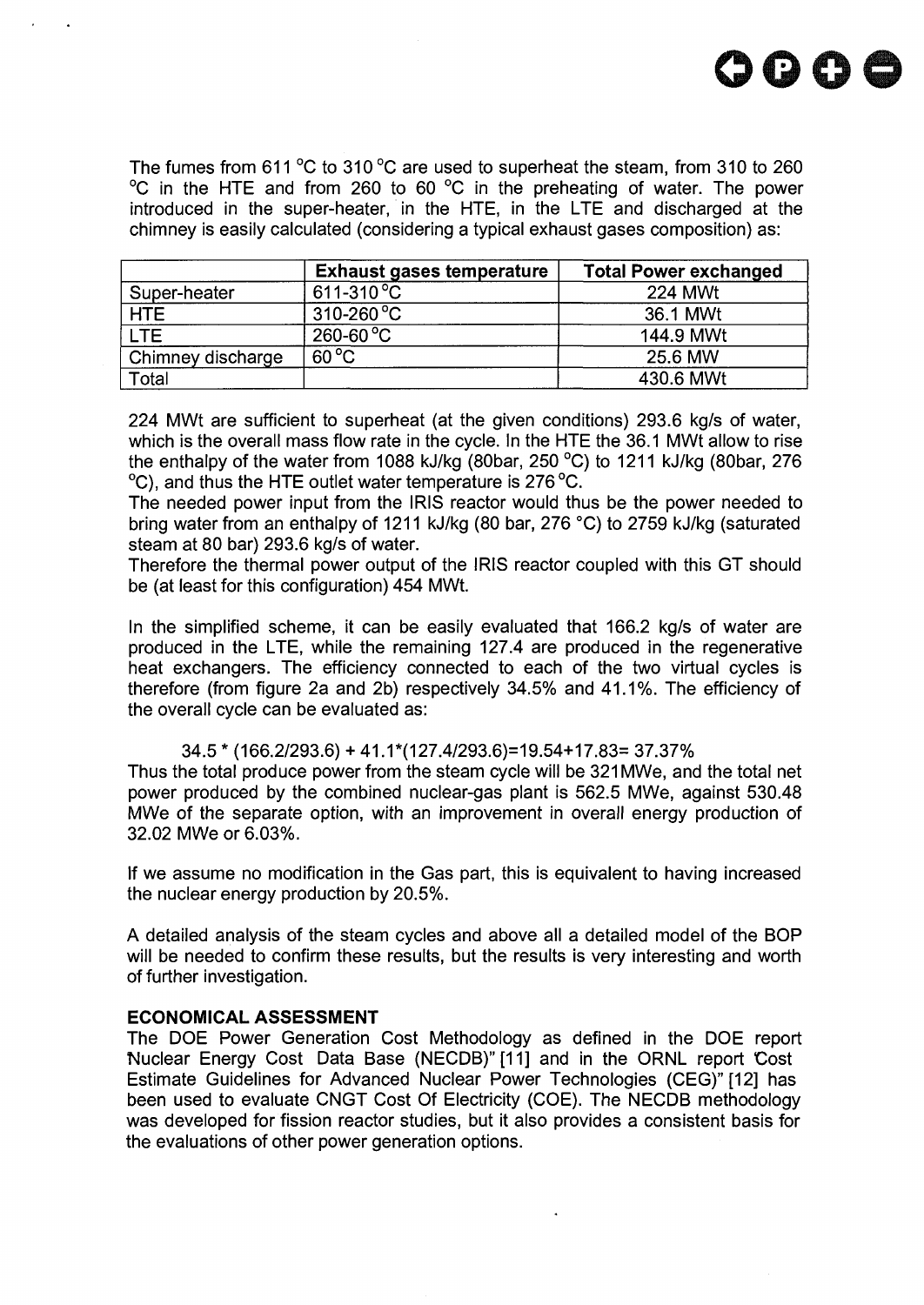All costs are expressed in constant 2000 dollars. The main financial assumptions are based on ORNL TM/109 report [13] and summarized in Table 1.

For the availability of CCGT plants, a range between 86-93% is assumed [14]. For ALWR (such as, for example, AP600), the projected availability is ~90%. Even higher availability rates are foreseen for integral reactors due to the simplification of the plant. For the purpose of the present analysis, an availability rate of 90% and capacity factor of 85% has been considered for both plants.

This study will compare different power generation alternatives for plants going in operation in 2010. Due to the small size of the plant and the high level of modularization and standardization of integral reactor plants, construction time of 33 months years is assumed.

| <b>Capacity Factor</b>                           | 85%                    |       |  |
|--------------------------------------------------|------------------------|-------|--|
| Design and construction times                    |                        |       |  |
| <b>CCCT</b>                                      | (months)               | 33    |  |
| Nuclear plant                                    | months)                | 33    |  |
| <b>NCGT</b>                                      | (months)               | 36    |  |
| <b>Plant Life</b>                                | (years)                | 30    |  |
| <b>Levelization period</b>                       | (years)                | 30    |  |
| Reference cost year                              |                        | 2000  |  |
| Year of plant startup                            |                        | 2010  |  |
| Average inflation ratio                          |                        | 3%    |  |
| <b>Escalation factor</b>                         |                        | 3%    |  |
| <b>Weighted Average Cost of Capital</b>          |                        |       |  |
| Capitalization                                   |                        |       |  |
| <b>Debt</b>                                      | 47%                    |       |  |
| <b>Preferred stock</b>                           | 6%                     |       |  |
| <b>Equity</b>                                    | 47%                    |       |  |
| Debt interest rate                               | 7.40%                  |       |  |
| <b>Preferred stock dividend</b>                  |                        | 6.90% |  |
| <b>Return on equity</b>                          | 12.00%                 |       |  |
| <b>Income tax rates</b>                          |                        |       |  |
| Federal                                          |                        | 35%   |  |
| <b>State</b>                                     | 6%                     |       |  |
| <b>Combined tax rate</b>                         | 38.90%                 |       |  |
| Cost of money during construction                | 9.53%                  |       |  |
|                                                  | Real(*): 6.34%         |       |  |
| <b>Effective cost of money (including taxes)</b> | 8.18%                  |       |  |
|                                                  | Real(*): 5.03%<br>2.0% |       |  |
| Property tax rate                                | 0.5%                   |       |  |
| <b>Yearly Interim Replacement Rate</b>           |                        |       |  |

(\*) Inflation adjusted parameters

Table 1: Main Financial Assumptions

#### Capital cost

CCGT capital cost has been derived from [14] and [15], and has been verified with other industrial data for plants both in Europe and in the US to be ~550\$/kWe. A range of capital cost from 1000 to 2000 \$/kWe has been considered for the nuclear installation to reflect the corresponding uncertainty. 1000 \$/kWe is the capital cost objective of both conventionally sized and small power advanced reactors (IRIS, AP-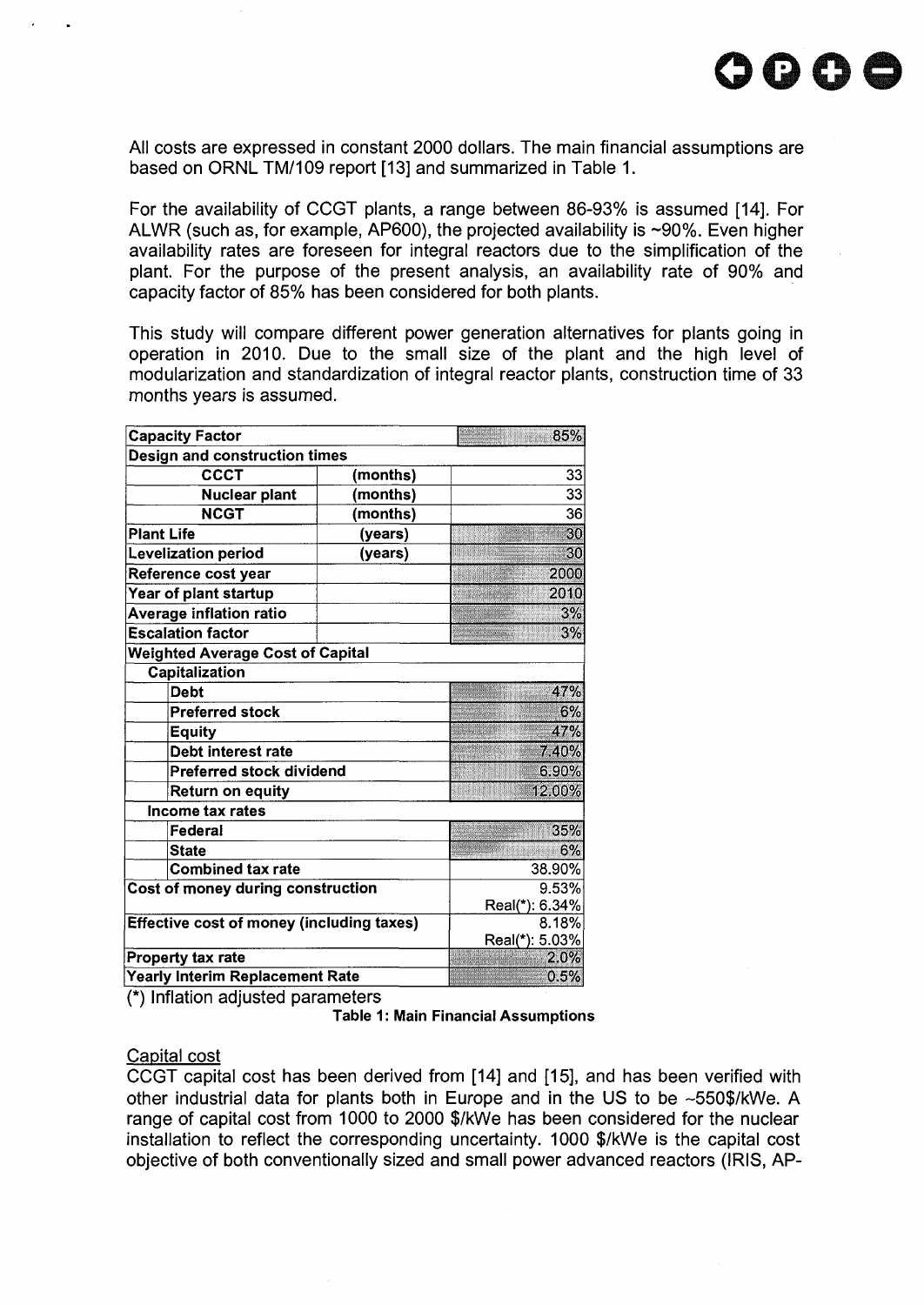

1000), 1500-1700 \$/kWe is representative of ALWR plants like EPR, AP600 [15] and SIR [4] cost estimates. 2000\$/kWe is assumed to represent the most conservative estimate [15,13]. CNGT capital cost has been assumed to be the sum of the capital costs of the two installations. This is a conservative assumption since a possibility of common facilities and structures should allow for a reduction in the capital cost of the combined plant. It must be stressed, however, that for safety reasons the two installations must be kept separate, so to prevent accidents in the gas part of the plant leading to a nuclear accident. Preliminary estimates [16] indicate that a distance of 1km is sufficient. The conservative assumption made in this study is that the cost of connecting the two parts and the associated losses will balance the savings from the shared structures and facilities.

#### Fuel cost

Although some low power integral reactors such as IRIS are being designed to achieve a long life core and therefore will require a different enrichment and core design than current PWR, only a standard refueling cycle [13] typical of other designs has been considered.

In 1998 DOE/EIA projected [17] natural gas price between 2.9 and 3.5 \$/MBtu for 2010 Figure 4. However, as shown in Figure 5 [18], the price of natural gas in the US has dramatically increased during the last year.



**Figure 4: Fuel prices forecasts for 2000-2020 (1998 dollars per million Btu) [7]**



**Figure 5: Historical Gas price for 1999-2000 [18]**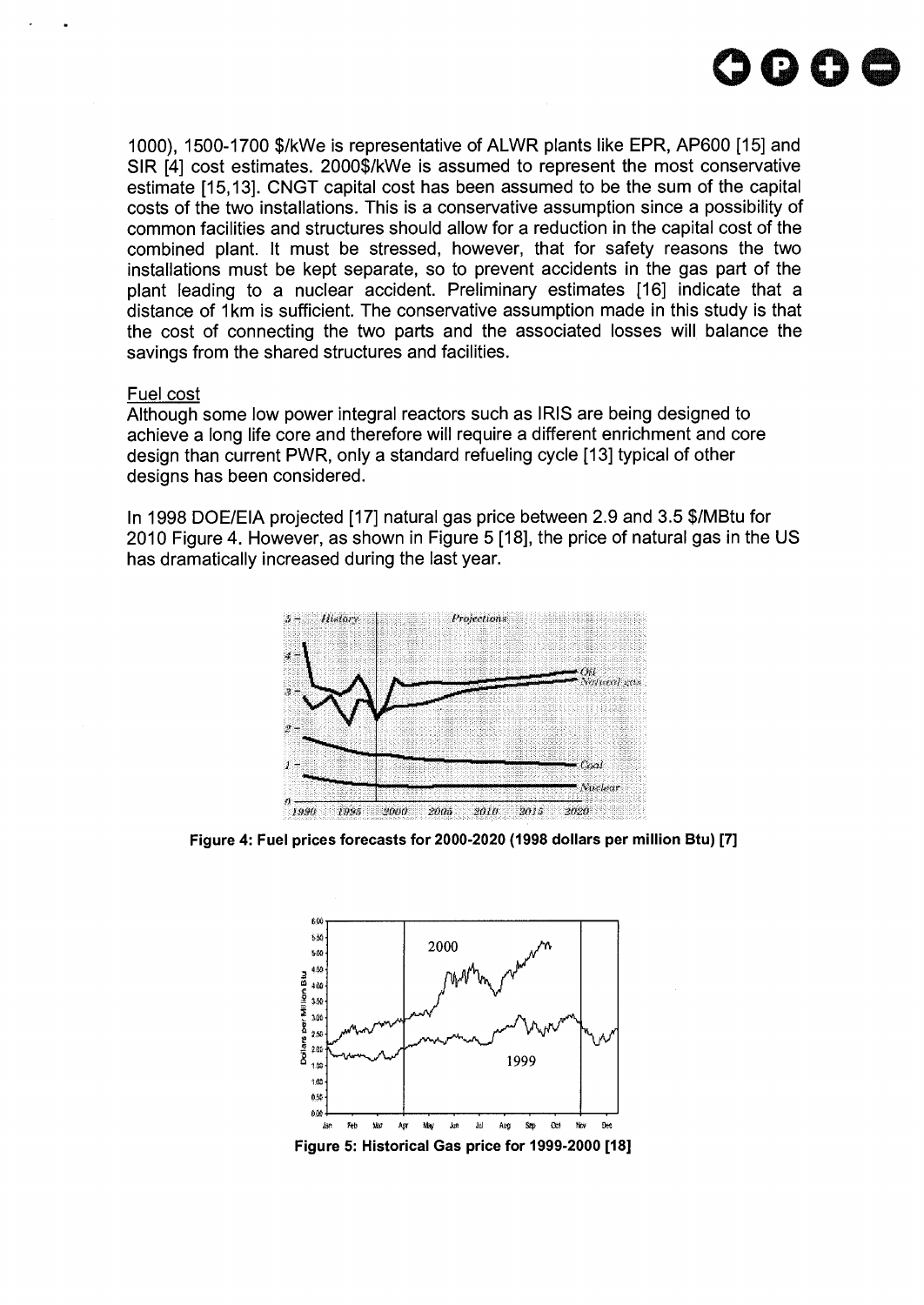

In the following analyses a range of natural gas average yearly price between 2 and 5 \$/MBtu has been considered to reflect the high degree of uncertainty connected to these forecasts.

#### Operation and maintenance

A fixed O&M cost of 28.1 \$/kWe per year and a variable cost of 0.5 mill/kWh are assumed [13,14] for the CCGT plant. For a typical ALWR, Reference 13 suggests a fixed cost of 57.6 \$/kWe and a variable cost of 0.4 mill/kWh. The overall O&M cost is also in good agreement with [14] and represents Best Experience nuclear plants currently in operation [19].

It is assumed that lower complexity and higher relative staffing requirements of integral plants will balance each other, and operating costs typical of ALWR are used. This should be a conservative assumption, especially in the 'multiple units on the same site"scenario.

For the CNGT plant, the same overall O&M cost has been considered. This leads to a lower cost per kWh due to the higher efficiency of the system.

#### Decomissioning

Decommissioning costs have been considered only for the nuclear installation. Integral type reactors are smaller than state-of-the-art PWR plants now available on the market and this should lead to higher decommissioning costs on the basis of per kWe of installed capacity. However, the compact primary circuit and the reduced activation of the vessel are expected to significantly reduce decomissioning costs. For this study a decomissioning cost of 0.8 mill/kWh has been adopted [13].

# **ECONOMICAL ANALYSIS AND CONCLUSIONS**

The described above technical and economic assumptions regarding plant performance and market conditions were used to estimate CNGT COE. For consistency, COE for stand-alone CCGT and Nuclear Plants (NP) were also estimated on the same basis (Figure 6).



 $F$ igure 6: Total, COE<sub>t</sub>, and capital, COE<sub>c</sub>, fuel, COE<sub>f</sub>, and O&M, COE<sub>O&M</sub>, contributions for NP as **a function of capital cost and for CCGT as a function of Natural Gas price.**

In line with conventional wisdom of the last years and historical data [20,21], nuclear plants at any capital cost in the range from 1200 \$/kWe to 2000 \$/kWe are not competitive with CCGT and the price of natural gas that prevailed in the last years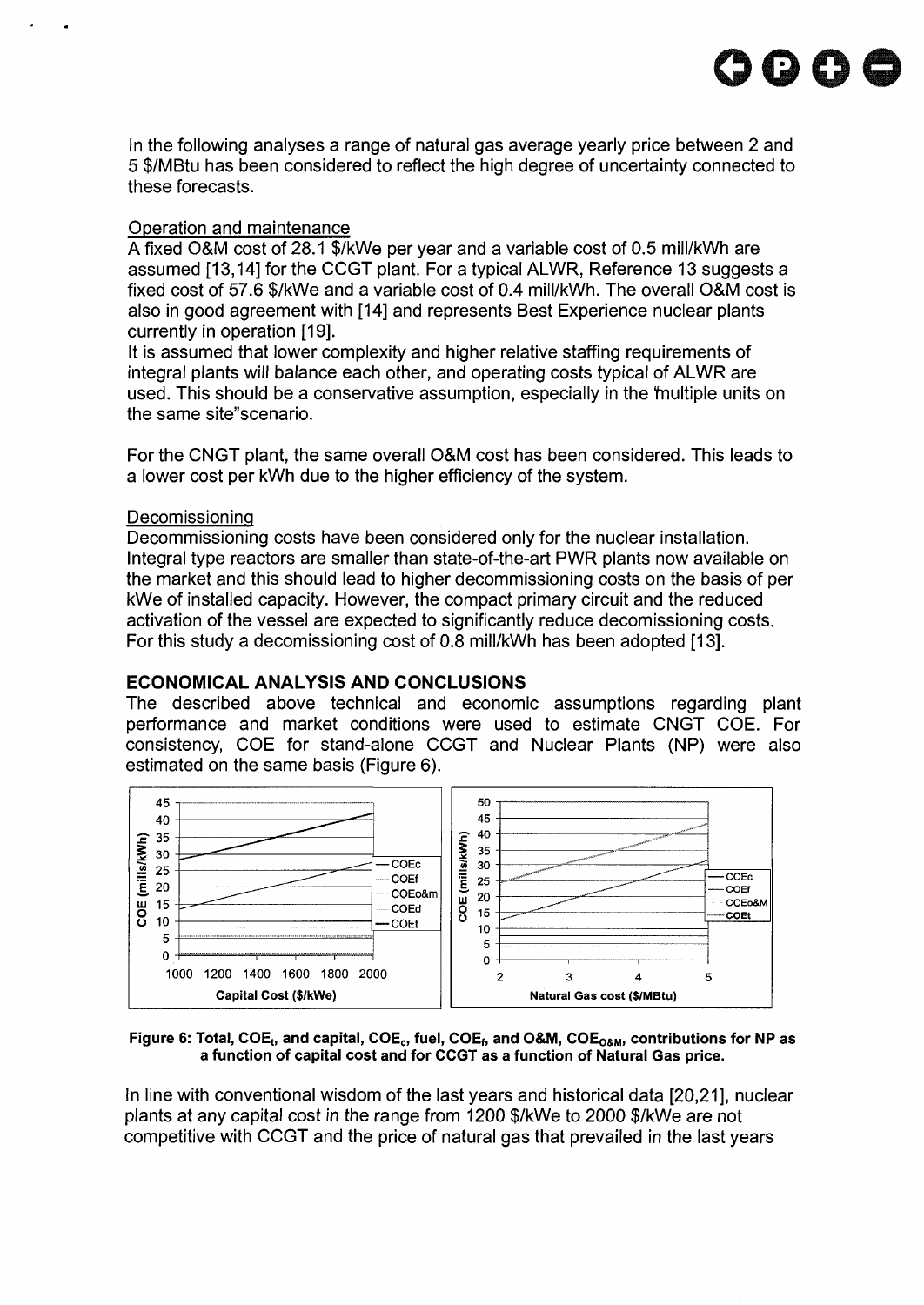

(-2-2.5 \$/MBtu). If the gas price remains at the level of 1998-1999, nuclear power becomes competitive with CCGT only at capital cost below 1100 \$/kWe. To evaluate COE of the CNGT, three different nuclear plant capital cost scenarios were considered: a low capital cost (1000 \$/kWe) expected for AP1000 and IRIStype plants, an intermediate case (1600 \$/kWe) typical of ALWR and a high capital cost (2000 \$/KWe or more), typical of present day nuclear plants. The results are summarized in Figures 7 - 9.







**Figure 8: COE for NP, CCGT and CNGT in the intermediate nuclear power capital cost scenario {NP Capital cost of 1600\$/kWe}**



**Figure 9: COE for NP, CCGT and CNGT in the high nuclear power capital cost scenario {NP Capital cost of 2000\$/kWe}**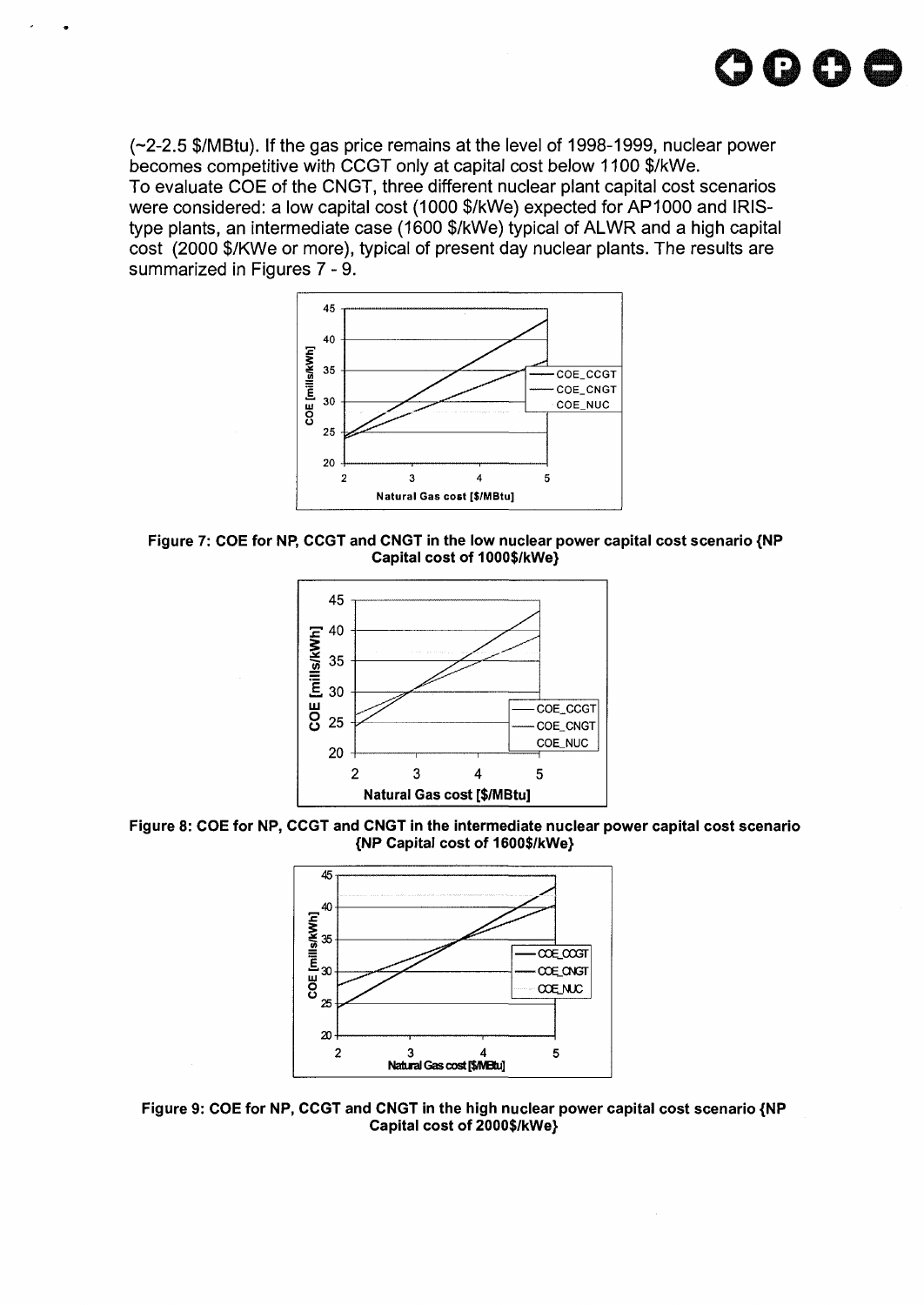

For the low NP capital cost (Figure 7), the lowest COE is achieved with the CNGT plant for a cost of gas below 3 \$/MBtu, while for higher cost of gas, the self-standing NP is the best option. In this scenario, the self-standing CCGT does not appear to present any convenience over the CNGT. However, for very low natural gas price (around 2 \$/MBtu) the difference in the COE between the CNGT and the CCGT is minimal and well within uncertainties of the analysis.

At a high NP capital cost (>1600 \$/kWe), the CCGT remains the best option for low gas prices (between 2-3 \$/MBtu), while the CNGT plant becomes competitive for gas price in the range 3-4 \$/MBtu. For even higher gas price, a self-standing NP becomes competitive.

Finally, for the high NP cost scenario (Figure 9) the self standing CCGT remains the most economical way of producing electricity for Gas prices up to around 4 \$/MBtu, while the CNGT plant becomes competitive for higher gas prices.

As one would expect, the CNGT COE is less sensible to the natural gas price as compared to the self-standing CCGT. This will lead to reduced risk associated with the natural gas price. At the same time, CNGT reduces the initial investment requirement and associated financial risk as compared to a self-standing NP. Another advantage of the Nuclear-Gas coupling whose effect on the COE is not easily quantifiable is the reduction of CO2 production per kWh compared to a standalone CCGT. On the negative side, it must be stressed that the previous comparison does not take into consideration the complications of the technical management for a system consisting of two completely different technologies and with two different fuels.

The Fundamental requirement for this solution to become interesting is of course that NPs are effectively able to achieve the Capital Cost reduction promised by several advanced concepts.

#### **SUMMARY**

 $\sim 10^{-1}$  kg

The possible economical advantage of a Gas Turbine coupling with a small sized nuclear plant has been investigated. A simple BOP model has been proposed for preliminary thermodynamical evaluations, and an economical comparison of CCGT, NP and CNGT plants have been developed for different gas price and nuclear capital cost scenario.

# **REFERENCES**

- 1. McCormick, D.J. and Gorzegno, W.P., The separately fired superheater- a nuclear application at Indian Point" ASME paper 65-PWR-14, ASME-IEEE National Power Conference, Albany, NY, Sept. 19-22, 1965
- 2. Deublein O., et al., Nuclear Engineering International, 1968, 13, 929.
- 3. C. Lombardi and M. E. Ricotti, "The NILUS Project: Preliminary Study for Medium and Small Size Innovative PWRs - The NILUS-1000," Proceedings of the  $6<sup>th</sup>$ International Conference on Nuclear Engineering ICONE-6 - San Diego, USA, May 10-14, 1998
- 4. M.R.Hayns, J.Sheperd, "SIR Reducing size can reduce cost", Nucl.Energy, 1991,30, No.2, Apr., pag.85-93